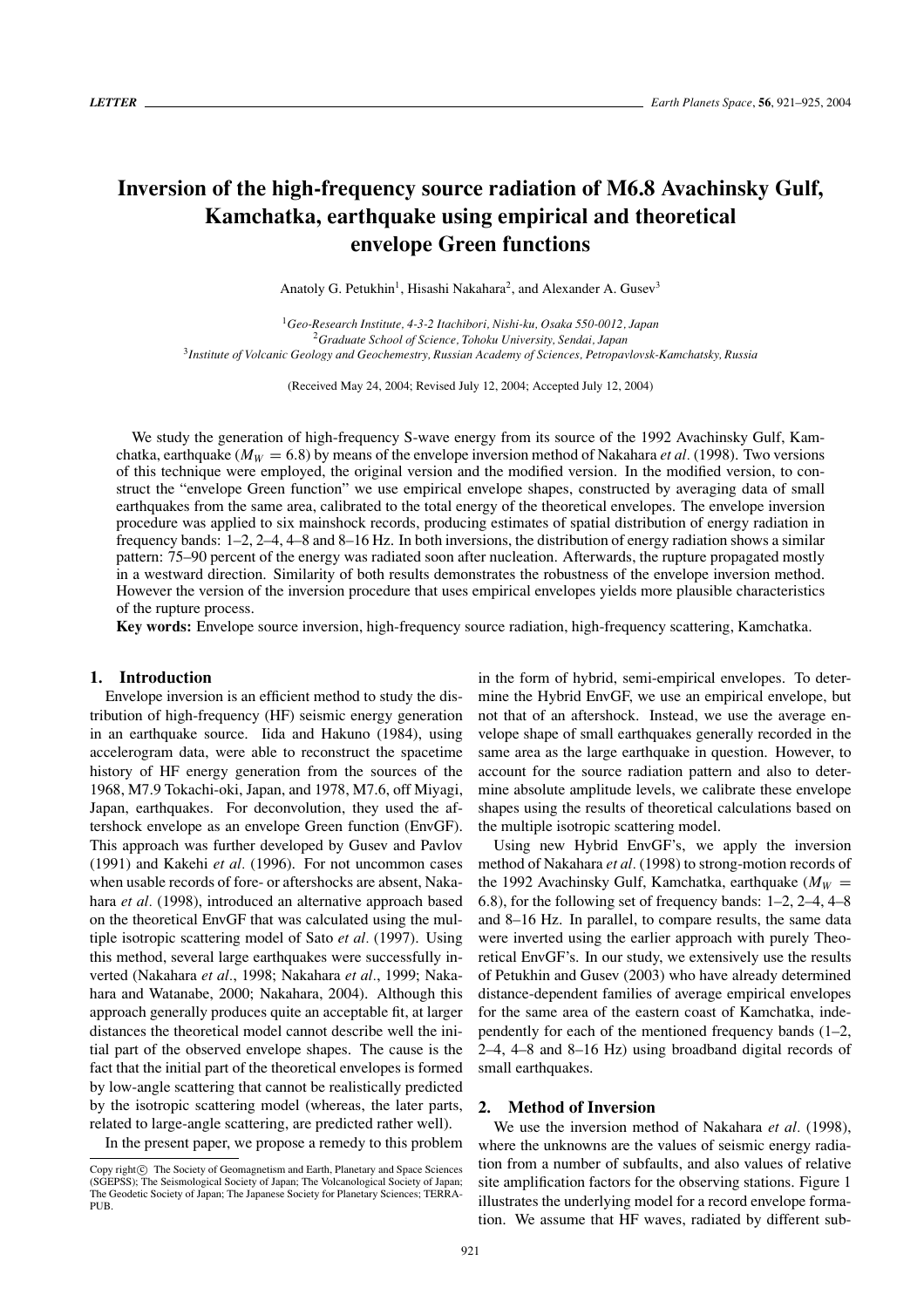

Fig. 1. A cartoon of envelope formation. Seismic energy is radiated from a double couple source located at the center of the *k*th subfault, it is scattered mostly ahead (non-isotropic scattering, mostly due to diffraction), amplified under the *i*th station (triangle) and reaches the station at the *j*th time bin. Circles symbolize medium heterogeneities (scatters) distributed randomly in the space. The diagram in the upper right corner illustrates the difference between typical envelope shapes for isotropic (dashed line) and non-isotropic forward-enhanced (solid line) scattering models.

faults add up at a station in the incoherent manner, so that at any moment in time, the total energy density at a station is the sum of the energy densities produced by each subfault, with the appropriate radiation pattern and appropriate delay. We now consider a particular frequency band. Let us write down the discrete time sequence representing the EnvGF for a combination of  $k$ th subfault and *i*th station, as  $e_{ikj}$ , and the time history of the same subfault as  $s_{kj}$ , where the subscript *j* represents time. Denote the convolution of *eikj* and *skj* along the time axis as  $F_{ikj}$ . The contribution of the *k*th subfault to the observed envelope  $E_{ij}$  at the *i*th station within the *j*th time step can be considered as the product of three factors:  $F_{ikj}$  (known),  $W_k$ —energy radiation from the *k*th subfault (unknown), and  $S_i$ —site amplification factor for the *i*th station (another unknown). Thus:

$$
E_{ij} = \sum_{k} W_k \cdot F_{ijk} \cdot S_i^2 + \varepsilon_{ij}, \qquad (1)
$$

where  $\varepsilon_i$  *j* is the random error. The unknowns  $W_k$  and  $S_i$ were estimated iteratively by minimizing the misfit function:

$$
\text{Misfit} = \sum_{i,j} p_i \left| E_{ij} - \sum_k S_i^2 F_{ijk} W_k \right|^2 \to \text{Min.}, \quad (2)
$$

where  $p_i = [\max_j(E_{ij})]^{-2}$  is a weight coefficient introduced to balance the contributions of the various stations with broadly varying absolute amplitudes. In the described procedure, we also assume that the time history of a subfault can be described by a boxcar of duration *T* , delayed, with respect to the nucleation time, by rupture propagation at a



Fig. 2. Examples of theoretical and average empirical envelopes for the same distance. Total seismic energy is identical for each of the envelopes. For the "theoretical" case, where a delta-like component is present, artificial smoothing is performed assuming a sampling interval equal to 1 sec.

Table 1. Parameters of scattering and intrinsic loss used in the calculation of the theoretical envelopes (after Abubakirov and Gusev, 1990).

| Frequency band | Scattering coeff.       | Intrinsic $Q$ -value |
|----------------|-------------------------|----------------------|
| (Hz)           | $g$ (km <sup>-1</sup> ) | $Q_i$                |
| $1 - 2$        | 0.0077                  | 195                  |
| $2 - 4$        | 0.0048                  | 304                  |
| $4 - 8$        | 0.0065                  | 488                  |
| $8 - 16$       | 0.0100                  | 840                  |

constant velocity  $V_R$ . The entire procedure was repeated for a set of  $V_R - T$  pairs, and the optimal pair of values was selected by a grid search.

The problem (1) is non-unique: there is a trade-off between unknowns  $W_k$  and  $S_i$ . To remove this trade-off, one of the site amplification factors  $S_i$ , corresponding to a certain reference station with hard rock geology, was fixed to be equal to 2 for the free-surface station.

#### **3. Envelope Green Functions**

The original inversion method of Nakahara *et al.* (1998) uses theoretical envelope Green functions after Sato *et al.* (1997), obtained following the multiple isotropic scattering model for S waves, further denoted as Case T. As an alternative, one could apply average empirical envelopes after Petukhin and Gusev (2003), denoted Case E. Let us consider the main features for these two alternative cases, and mark (+) realistic and acceptable features, (−) features that needs correction/elimination. (1) The shape of the pulse of direct waves: (T) delta-like, distance independent, frequency independent (−); (E) realistic frequency-dependent pulse shape with duration proportional to distance, the shape is consistent with the model of forward scattering of the body-wave pulse in the medium with a power-law inhomogeneity spectrum  $(+)$ . (2) The source radiation pattern for S-waves: (T) accounted for  $(+)$ ;  $(E)$  ignored, isotropic pattern is assumed instead (−). See Fig. 2 for actual envelope shapes of the two models.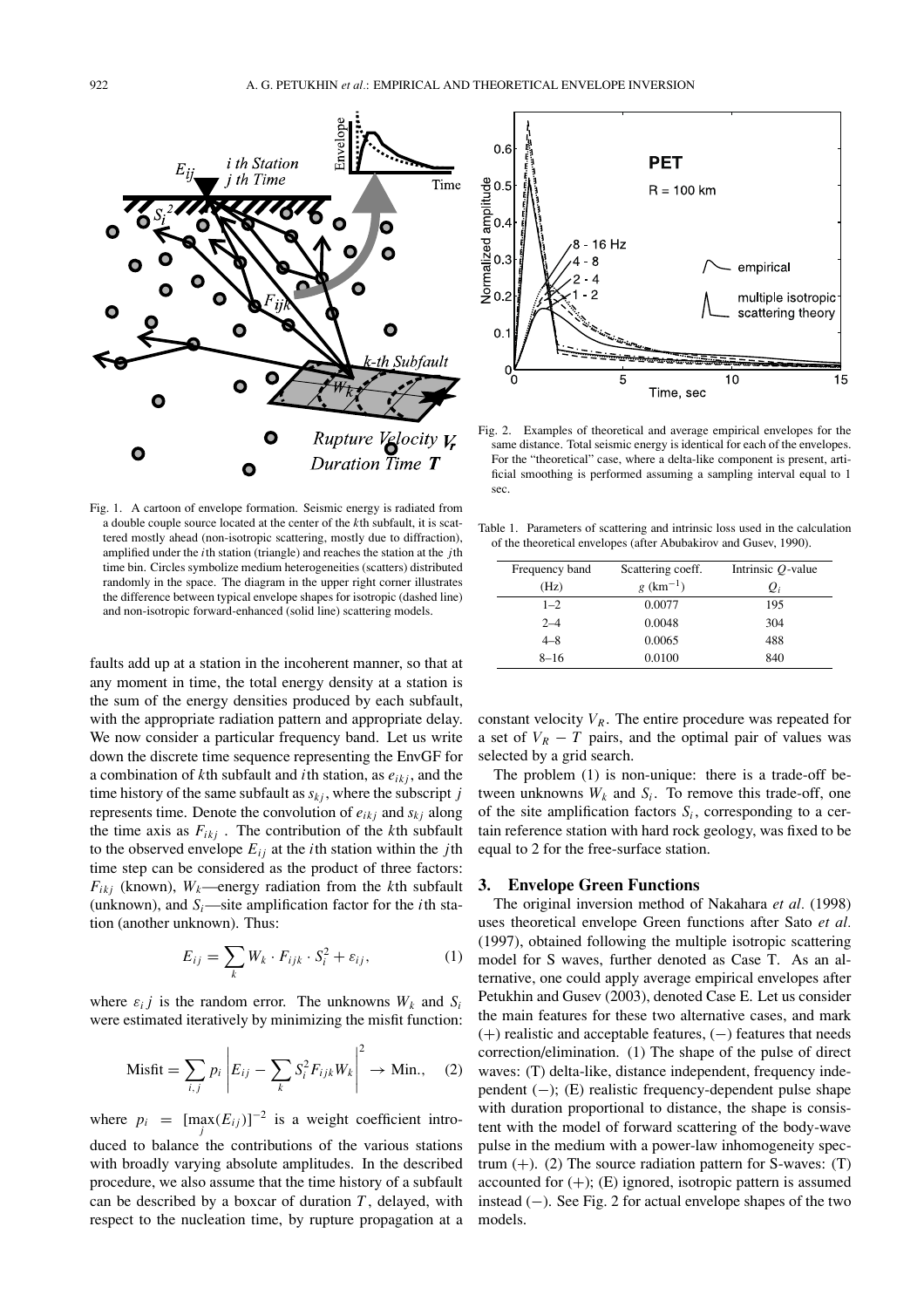Table 2. Parameters of the 1992 Avachinsky Gulf earthquake.

| Date        | m.<br>1 ime                | $\circ$ N<br>∟at.° | $\sim$ T<br>∟on.°E | -<br>1 km<br>Depth | $M_W$ | strike           | $\cdot$ .<br>$_{\rm dip}$ | rake |
|-------------|----------------------------|--------------------|--------------------|--------------------|-------|------------------|---------------------------|------|
| QQ<br>March | ററ<br>ററ<br>$\sim$<br>20 S | 2.76د              | 160.20<br>----     | ാറ<br>∠∪           | υ.ο   | <b>212</b><br>__ | $28^{\circ}$<br>__        | 84   |

Table 3. Parameters of rupture estimated by the grid search method. The results obtained with hybrid EnvGF and theoretical EnvGF are given before and after the slash, respectively.

| Frequency band | Rupture velocity | Subfault duration |
|----------------|------------------|-------------------|
| $f$ [Hz]       | $V_R$ [km/s]     | $T$ [s]           |
| $1 - 2$        | 3.0/3.0          | 0.2/4             |
| $2 - 4$        | 3.0 / 3.0        | 0.2/4             |
| $4 - 8$        | 3.2 / 3.5        | 0.2/2             |
| $8 - 16$       | 2.5/3.5          | 0.2/2             |

To combine the positive features of the two models, we created a new hybrid EnvGF model that uses the multiple isotropic scattering model to calculate total seismic energy and to account for the source radiation pattern, whereas to describe the shape of the time history, we used empirically determined shapes, i.e.,

$$
e^{(h)}(t) = \left(\frac{\int e^{(t)}(t)dt}{\int e^{(a)}(t)dt}\right) e^{(a)}(t),
$$
 (3)

where the superscripts *t*, *a* and *h* denote theoretical, average empirical (uncalibrated) and hybrid Green functions, respectively; *e*(*t*)—envelope Green function.

In the calculation of theoretical envelopes we used scattering and intrinsic loss parameters for the same area, after Abubakirov and Gusev (1990) and Petukhin *et al.* (1999), see Table 1. Distance-dependent families of average empirical envelopes (Fig. 2, after Petukhin and Gusev (2003)) were constructed using small earthquakes data in the same area and of a similar depth, 20–40 km. The main feature of these families is the linear increase of the width parameter (rms duration) with distance. This empirical result is in significant contradiction with the approximately quadratic increase of the duration of the forward-scattered envelope with distance (Saito *et al.*, 2002) that is expected theoretically for body waves in a uniformly scattering medium. The contradiction seems to be caused by the fast decrease of the scattering parameters with depth.

## **4. Station Distribution and Fault Geometry**

The 1992 Avachinsky Gulf earthquake (Table 2) triggered six stations of the Kamchatka Strong Motion Network, with epicentral distances from 102 to 214 km (see Fig. 3). The preferred fault plane (the least steep, "subduction" one) was selected from the Harvard CMT best double couple solution on the basis of the distribution of aftershocks (Zobin *et al.*, 1997), see Fig. 3. It was divided into five identical subfaults of  $10 \times 10$  km each. Three central subfaults, stretching longitudinally, cover the aftershock area; two more subfaults were added at both the eastern and western ends. The hypocenter or nucleation point of the rupture is marked by a star in Fig. 3 within the subfault No. 2. We selected the fault geometry based on available aftershock data and CMT solution,



Fig. 3. Schematic map depicting strong-motion stations used in the analysis (squares), earthquake source (beach-ball), distribution of the first-day aftershocks along line A-B and assumed fault-subfault geometry. Dashed line bounds the epicentral area of small earthquakes used to construct average empirical envelopes. Star symbol in subfault No. 2 denotes the rupture nucleation point.



Fig. 4. Examples of fit between observed (solid line) and synthetic (dashed line) envelopes.

even if it looks unusual: the fault elongates in the dipping direction. The amount of details in the expected result for this off-shore earthquake agrees with the amount and resolution capabilities of the available data. For determination of site factors, the station PET, located on a hard rock massif, was selected as the point of reference and its site effect was assumed to be constant within the studied frequency range.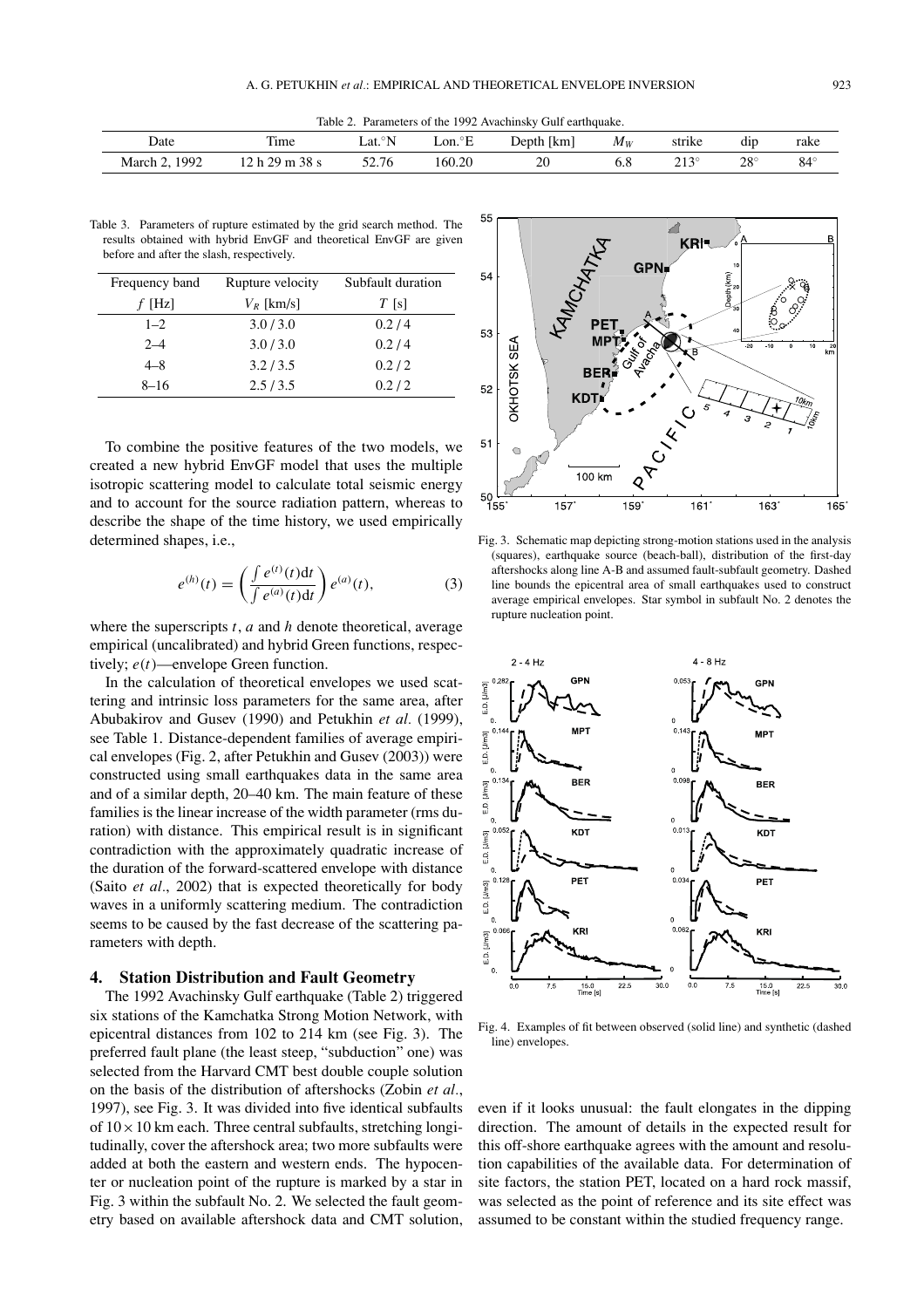

Fig. 5. Spatial distribution of high-frequency energy generation over the fault plane. Amplitudes on each diagram are normalized to the maximum.



Fig. 6. Site amplification factors. Station PET was the reference station. Marks:  $(+)$  results of inversion with Hybrid EnvGF;  $(\times)$  same, with Theoretical EnvGF;  $(\triangle)$  site correction factors estimated in an independent study after Petukhin *et al.* (2003).

### **5. Results of Inversion**

*Parameters of rupture.* Table 3 shows best-fit values for rupture velocity  $V_R$  and duration  $T$  for each frequency band estimated by the grid search method within the following ranges: 2.0 to 4.0 for  $V_R$ , 0.1 to 10.0 for *T*. Values of the rupture velocity  $V_R$  are the same for both types of EnvGF in the lower frequency ranges, and become different at higher frequencies. Actually, grid values show poor resolution for parameter  $V_R$ , probably due to the one-sided configuration of stations and/or small actual radiation area (see below): they are almost the same in a wide range 2.5–3.5 km/s. Therefore, in the following we freeze the common value  $V_R = 3.0 \text{ km/s}$ for all frequency bands and for inversions with both types of EnvGF.

*Envelope fitting.* Figure 4 shows examples of fitting observed envelopes with synthetic ones for two frequency bands near the maximum of the spectrum: 2–4 and 4–8 Hz, and for the case of Hybrid EnvGF. Except for one case (KDT, 2–4 Hz), the synthetic envelopes explain the observed ones quite acceptably. Inversion with the theoretical EnvGF produces similar results.

*Spatial Distribution of Energy Radiation.* Figure 5 shows the spatial distribution of HF energy radiation obtained for four frequency bands using hybrid and theoretical EnvGF's. In both types of inversions, the results are generally similar. For each frequency band, most of the energy (75–90 percent) was radiated from the second subfault, which includes the nucleation point of the rupture. Total energy (over 1–16 Hz band) is also similar in both cases:  $W = 1.6e15$  J and 1.2e15 J, respectively (that corresponds to  $M<sub>S</sub> = 6.9$ and 6.85 based on Gutenberg–Richter relation:  $log W$  =  $1.5M<sub>S</sub> + 4.8$  (Gutenberg and Richter, 1956)). The difference can be regarded as a direction of further development of the HF radiator: the inversion with theoretical EnvGF indicates the eastward direction, whereas the inversion with the hybrid EnvGF envelope shows the opposite direction. The latter variant is in better agreement with the orientation of the aftershock cloud of the first-day aftershocks that were also spreading to the west (see Fig. 3).

*Site Amplification Factor.* Figure 6 shows inversion results for site amplification factor  $S_i$  using hybrid and theoretical EnvGF ( $S_i$ (PET)  $\equiv$  2.0, as explained above). For the stations KRI and KDT, independent estimates of spectral site amplifications were available (Petukhin *et al.*, 2003). One can see that the inverted site factors match reasonably well (within a factor of 2) with independent estimates based on